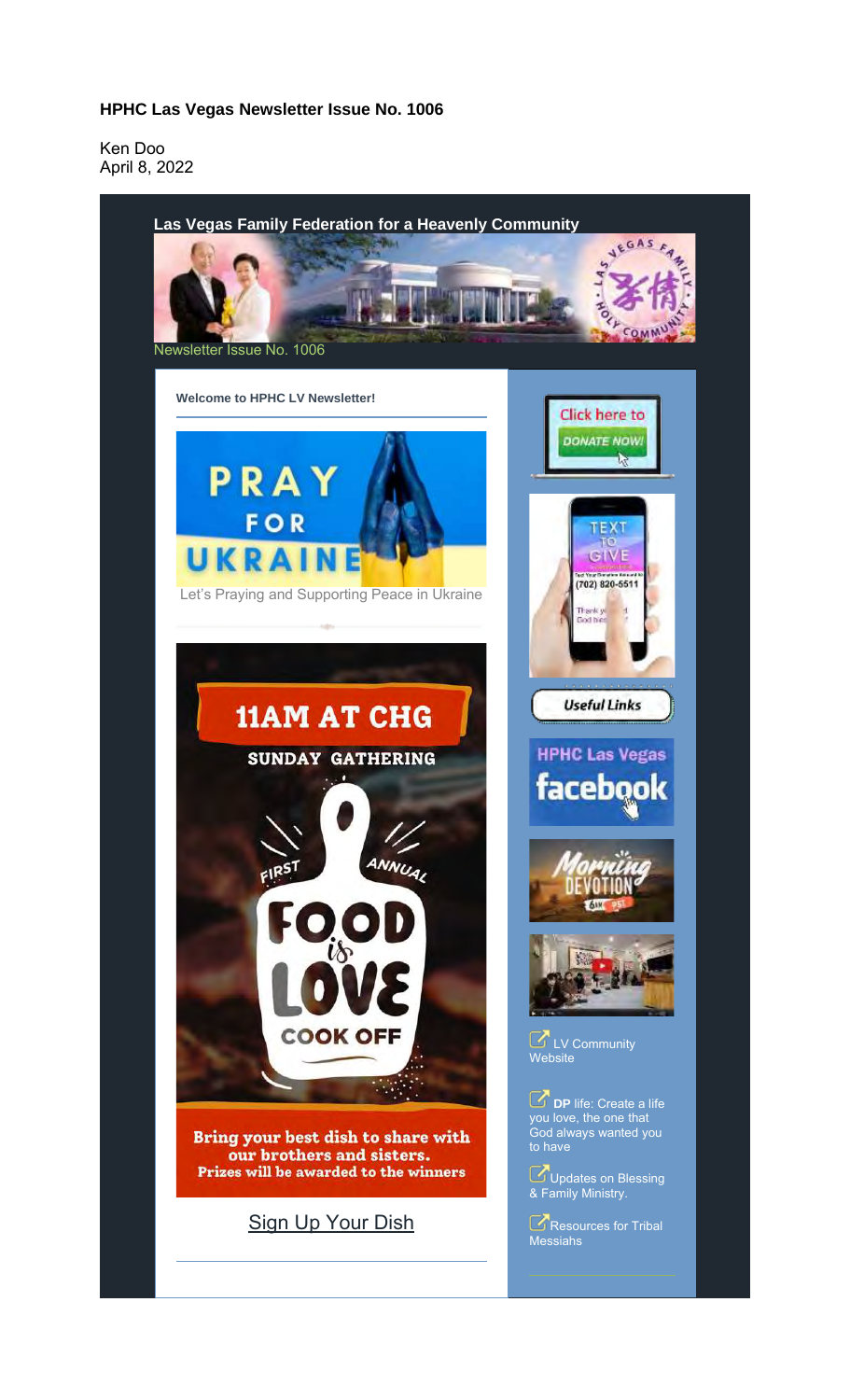



**Sunday School Report 4/3**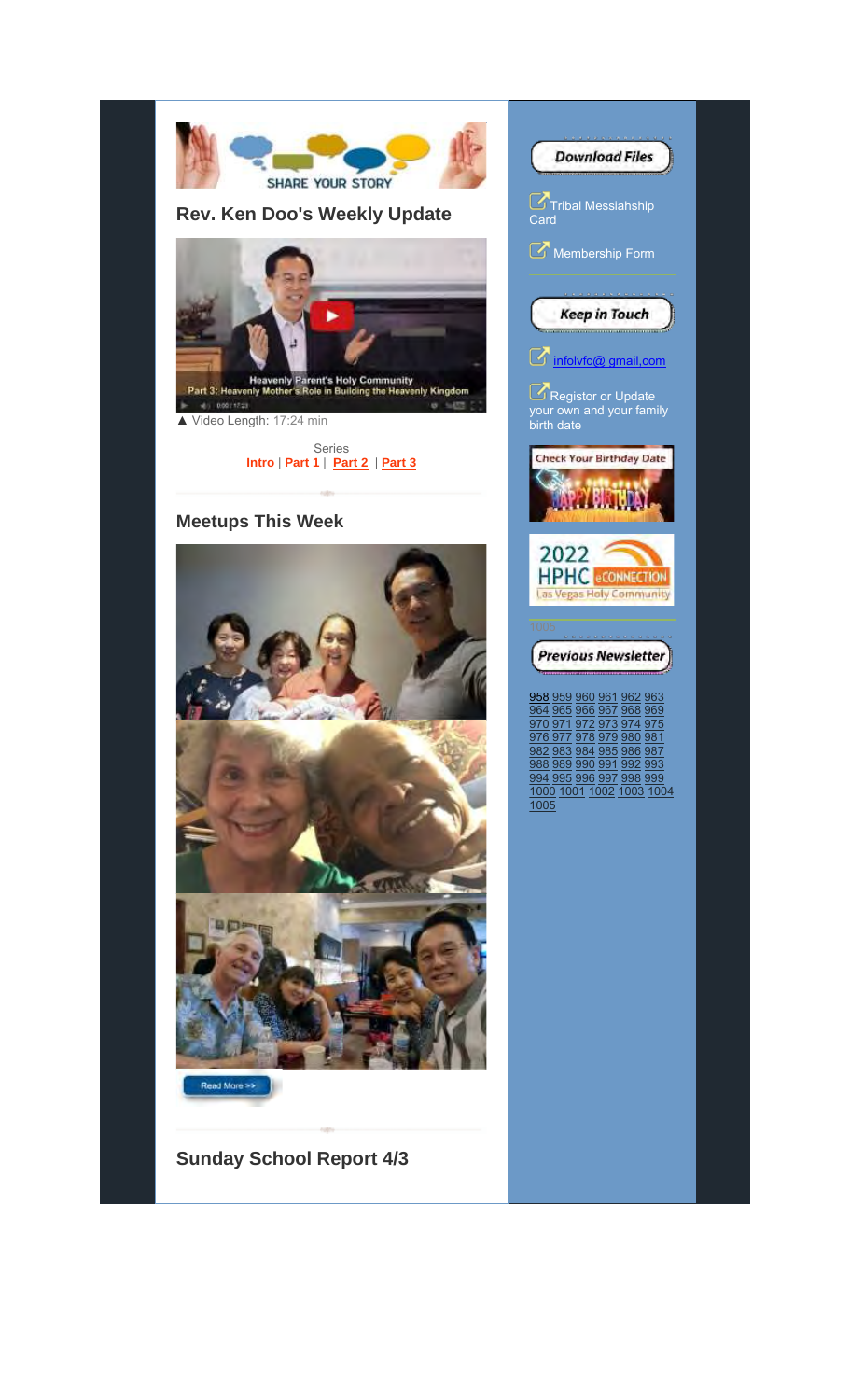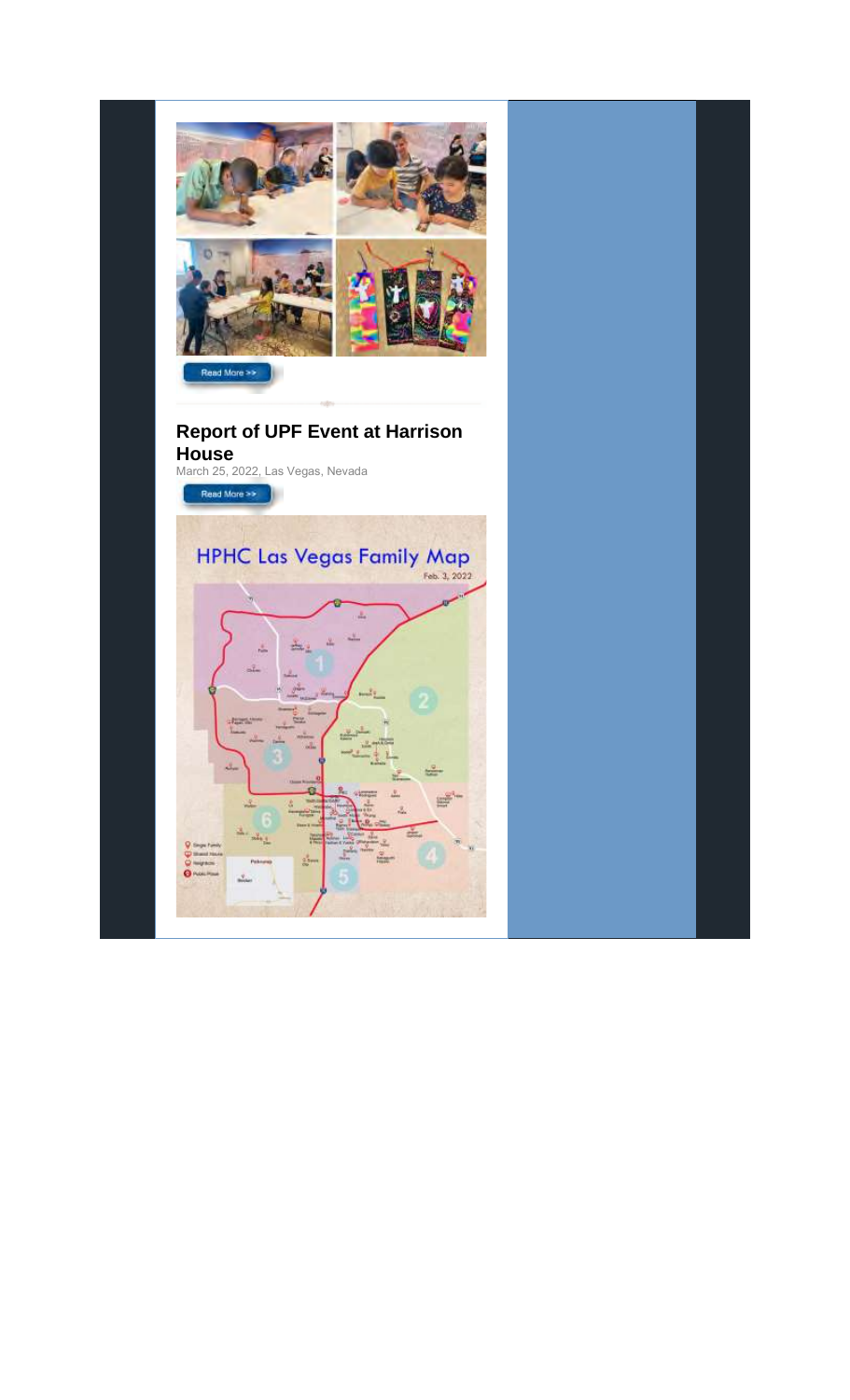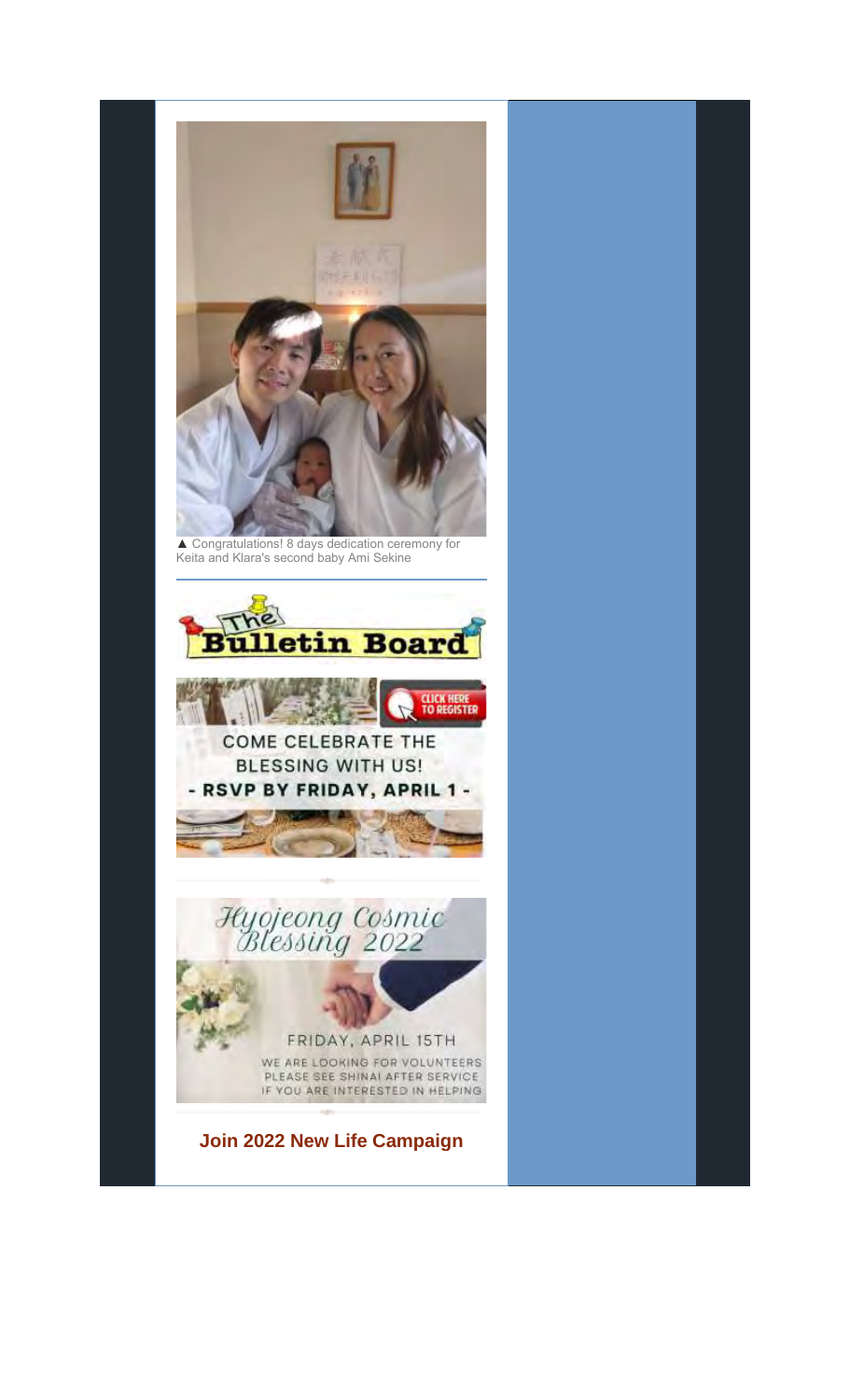

"2022 New Life Campaign - Reconnecting Hearts to God," where leaders and members are invited to pledge their commitment to bring 3 new members to their local community by the Anniversary of True Father's Seunghwa this August.

**Sign up for the Real Love Series**



## **Last Saturday Session**

- Final Saturday from 1-3 PM
- at Cheon Hwa Goong
- For anyone 12-107 years old
- Babysitting for young children will be provided



CHANYANG SESSION ONLY APPLICATION:<br>
If you want like in register for pericipates in the workshap sets influed<br>
to pericipate in the upcoming workering in the register form<br>
to pericipate in the upcoming workering<br>
https://

2022.<br>The Radio Corte Margaret Registration Ensignment April 7, 6 50pm Pacific Time<br>The Radio Corte Type Risk registered Changing Driv Tor Folknian Great Works (created<br>In the flow and then FFWPI/USA that your paid registr

## New! HJ CheonBo Great Works: April 15 & 17 (Time TBA)



**ANCE STOR APPLICATION**. Hysigang Cheorito Great Western artisting contrast script for  $Q$  and  $\mathcal{A}$  are contrasted for  $A$  and  $\mathcal{A}$  are the contrast of  $\mathcal{A}$  and  $\mathcal{A}$  are  $\mathcal{A}$  and  $\mathcal{A}$  are  $\mathcal{A}$ 



• For True Mother's health, safety and victory

• For the Firm Establishment of Heavenly Parent's Holy Community

• Heavenly Parent's Holy Community In-reach condition from July 11th 2021 to April 13th 2022